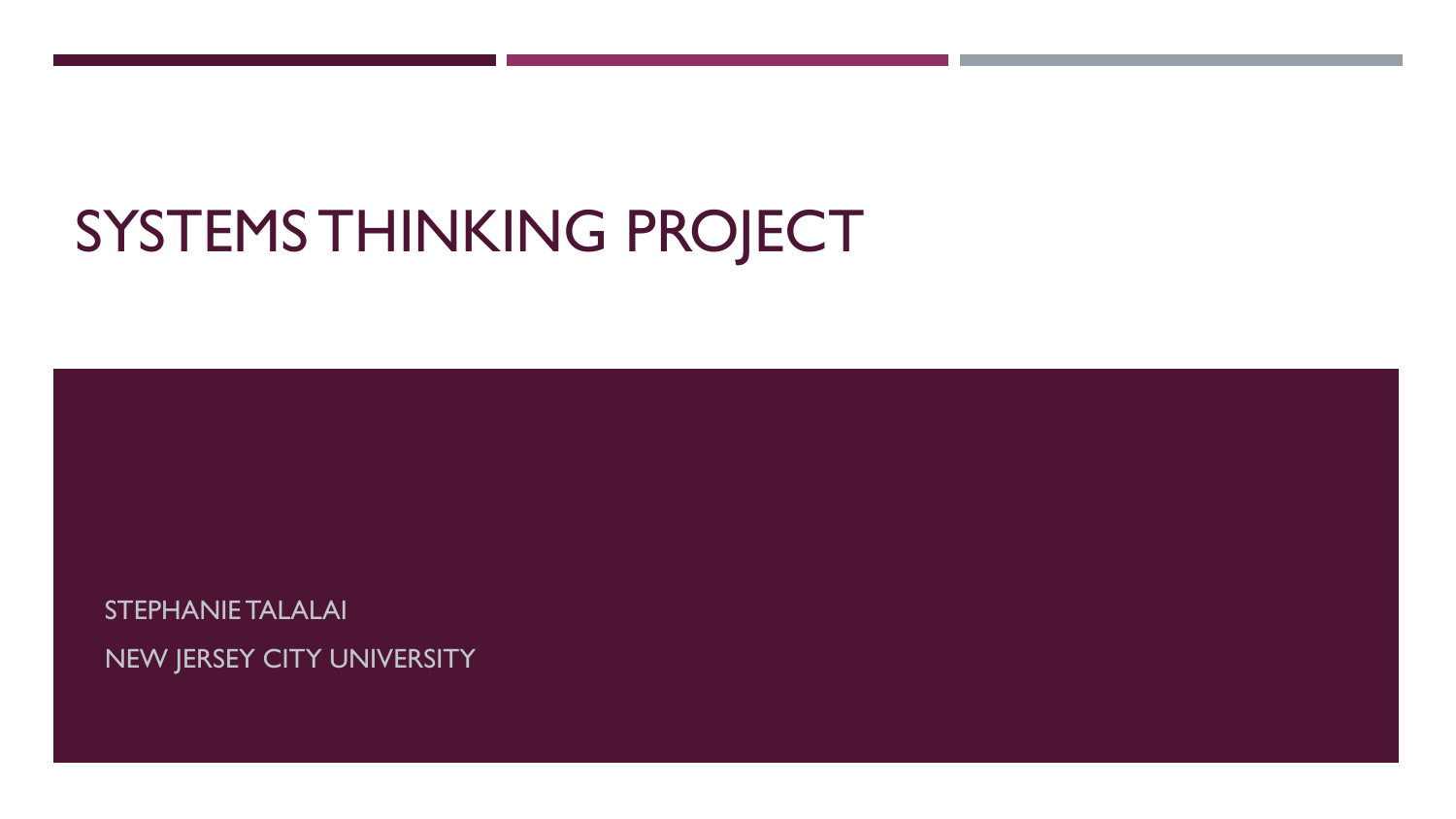### WHAT IS SYSTEMS THINKING?

First introduced by Peter Senge in 1990, systems thinking is the conceptual framework for an organization.

- It is a way of thinking about, describing, and understanding the powers and relationships that shape the behavior of an organization.
- Understanding of a system is achieved by contemplating the whole, not any individual part.
- It encourages teams to explore the underlying problems of an organization before greater problems emerge (Senge, 2006).
- It is the knowledge and practice for recognizing and managing complexity (Senge et al., 2012).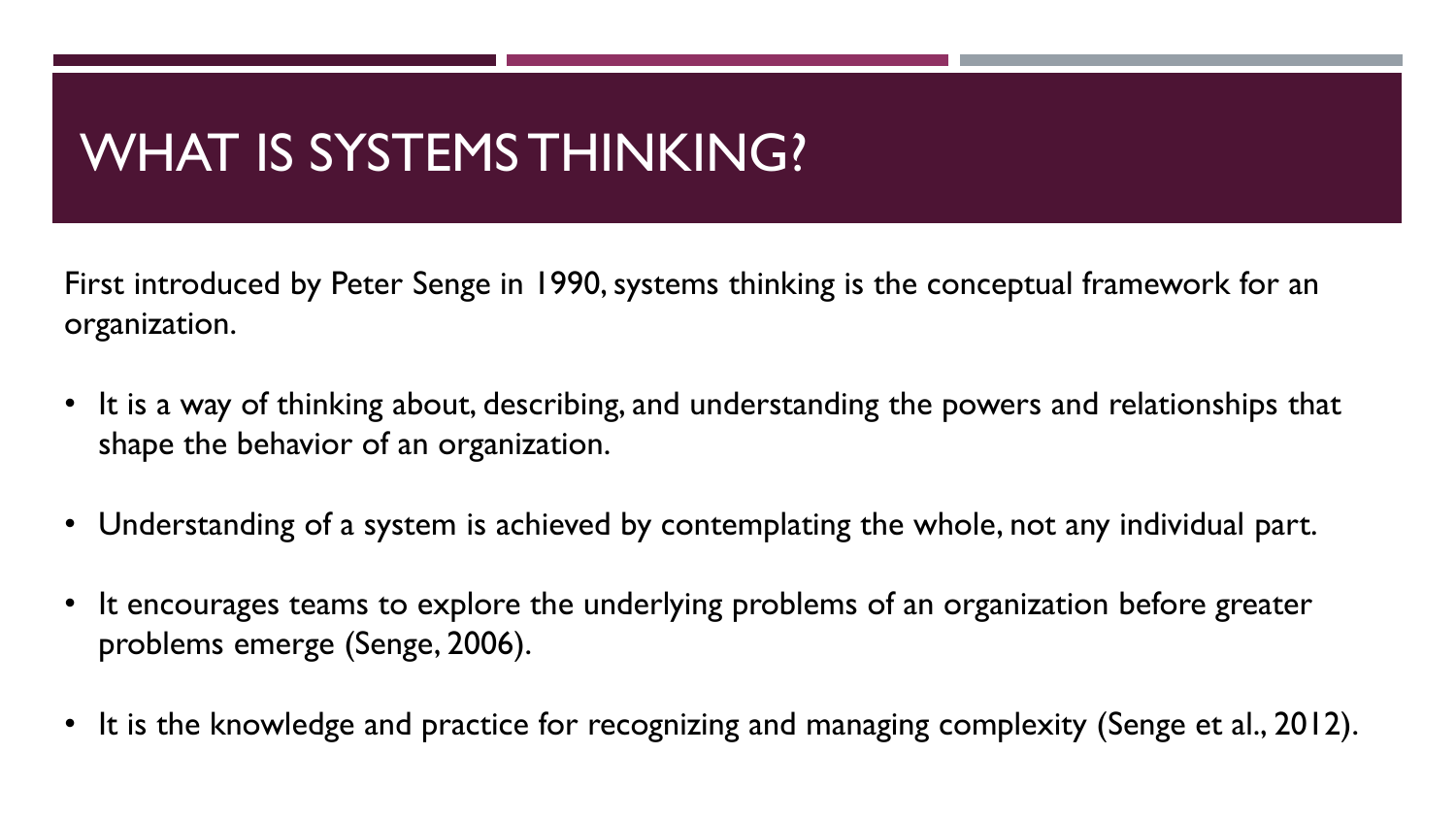#### THE FIVE DISCIPLINES



In order for any learning organization to achieve the three core learning capabilities of fostering aspiration, developing reflective conversation and understanding complexity, these five disciplines need to be followed as intended and not in isolation (Senge, 2006).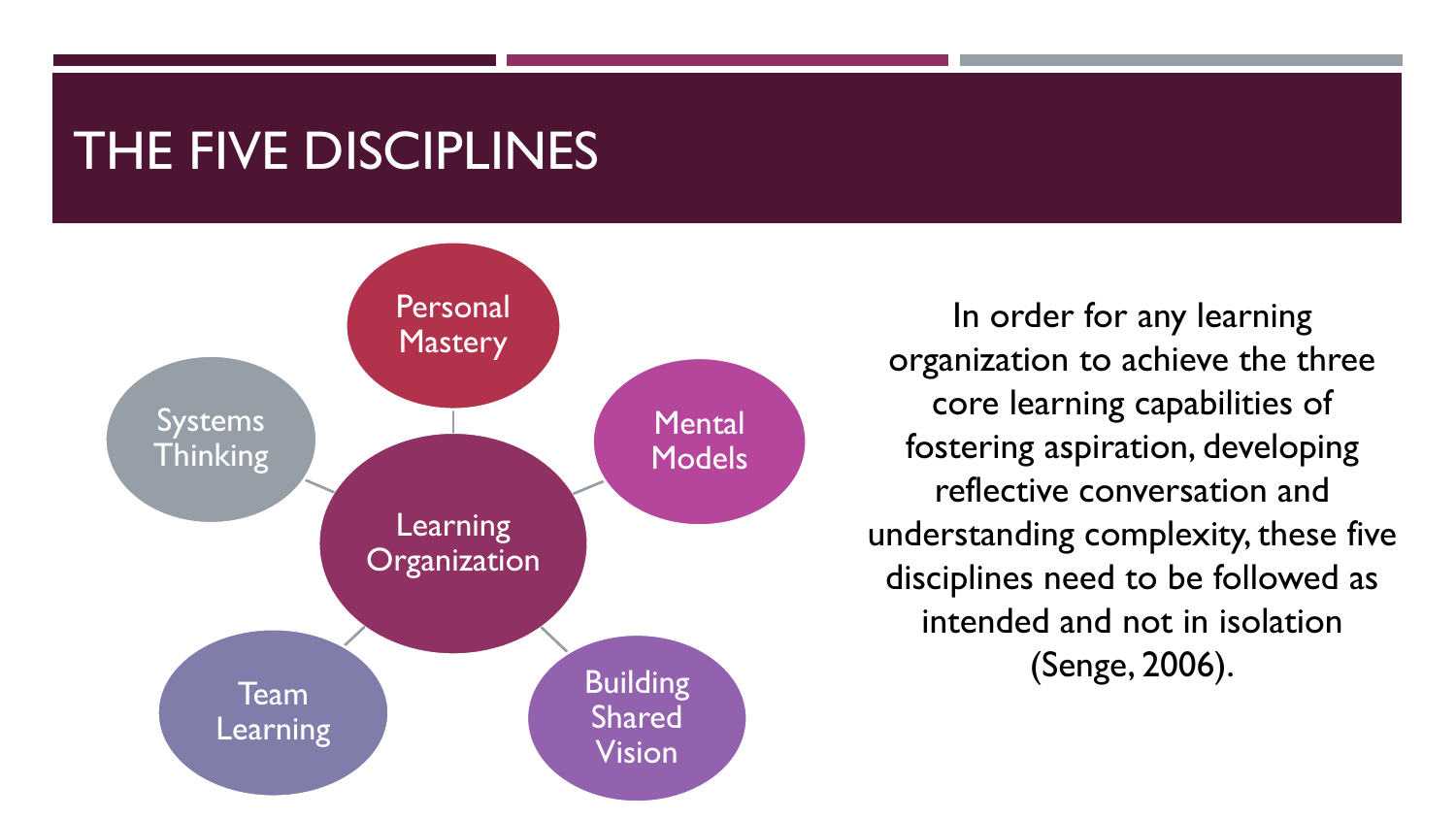#### THREE CORE LEARNING CAPABILITIES

- **Articulating Individual and Collective Aspiration** 
	- **The ability to focus on goals and change behaviors based on those goals.**
- **Reflective Thinking and Generative Conversation** 
	- **The ability to use in-depth contemplation, discussion and dialogue to raise awareness of individual** assumptions and patterns of behavior.
	- **Naturally leads people to reflect on their own and each other's thinking.**
- **Recognizing and Managing Complexity** 
	- **The ability to see larger systems and forces and constructing ways of expressing their** interrelationships.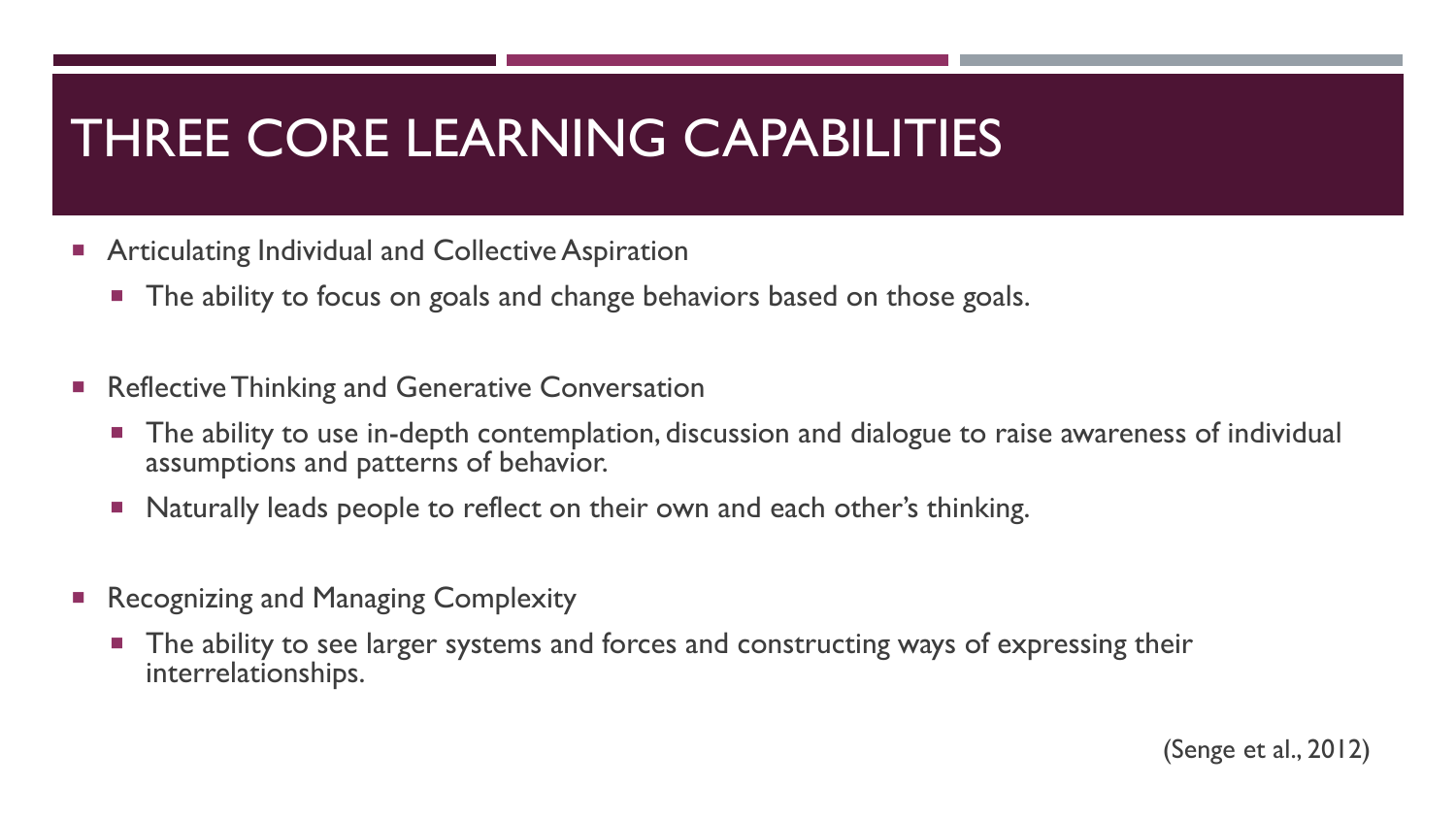

As noted by teachers and administrators, these learning disciplines offer effective ways to deal with the dilemmas and pressures of educational institutions (Senge et al., 2012, p. 7).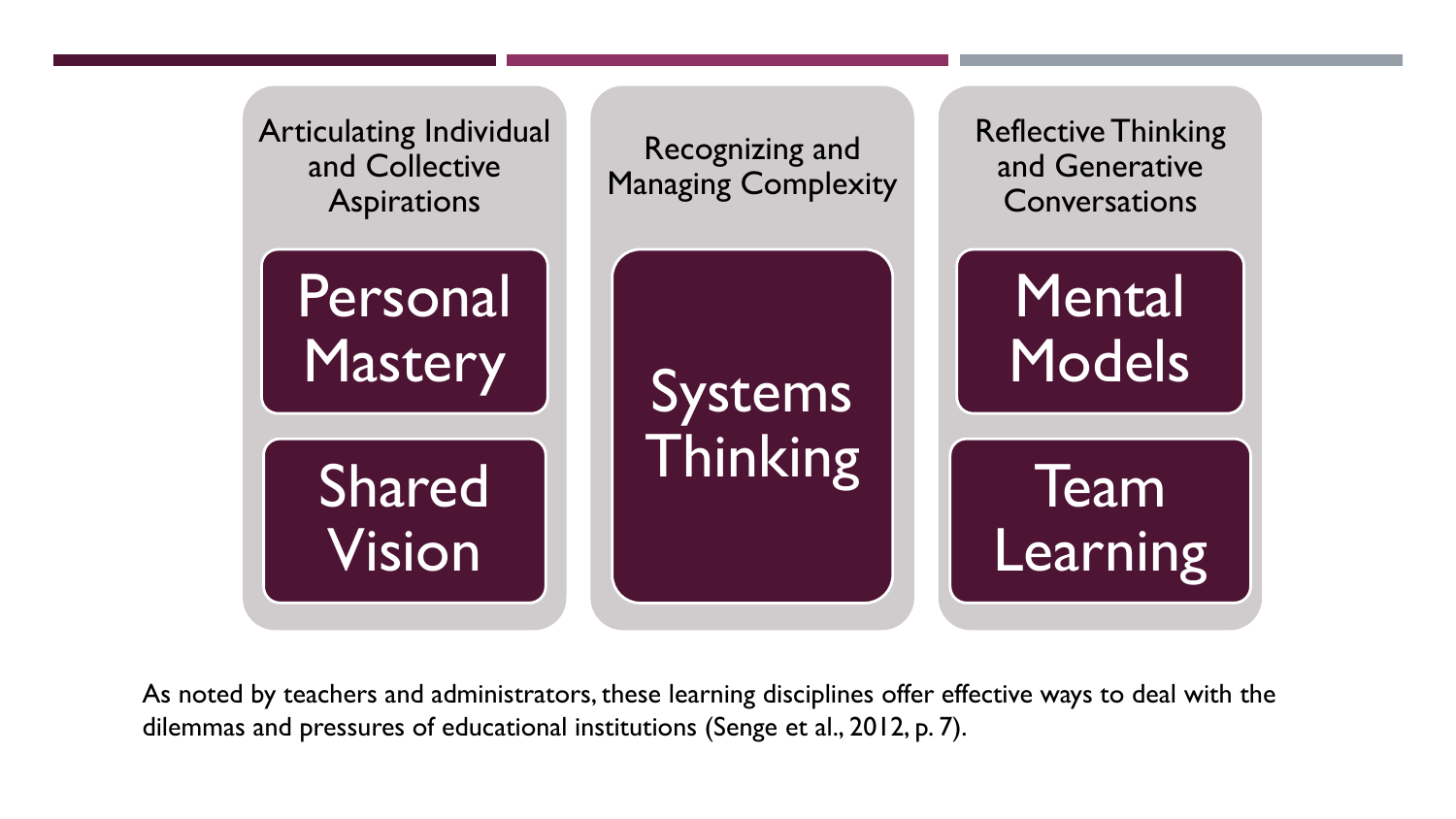## PERSONAL MASTERY

- The practice of developing a coherent image of a personal vision.
- If individual learning cannot occur, then group learning cannot occur.
- Recognizing areas of needed growth.
- Grounded in competence and skill.
- It requires spiritual growth and approaching one's life as a creative work.
- It is a lifelong process and constant state of learning.

(Senge et al., 2012) & (Senge, 2006)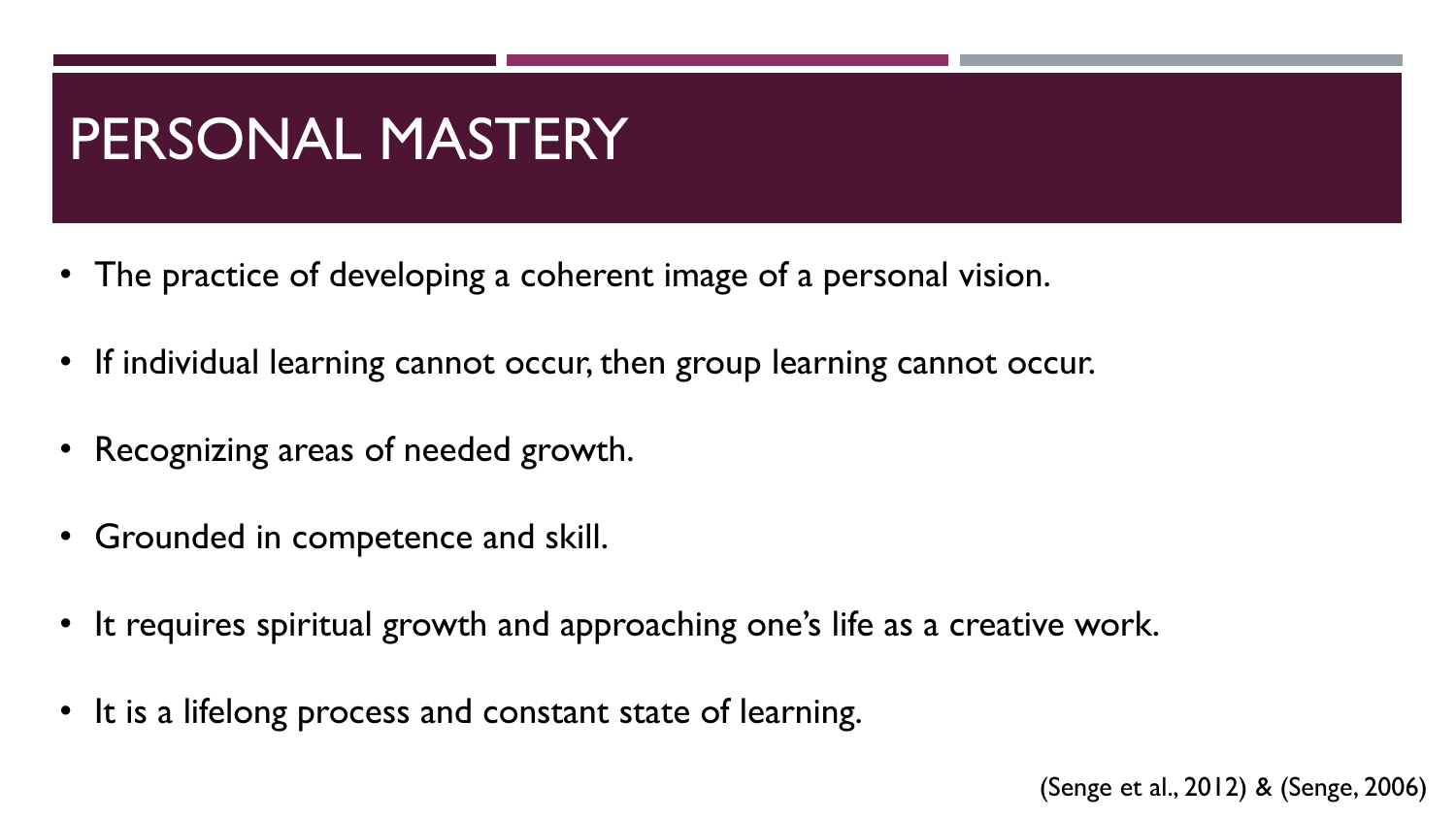## MENTAL MODELS

- The images, assumptions and stories that we carry with us about our surroundings.
- It includes effectively sharing our thinking with others and having our thinking open to the influence of others.
- They are active and shape how we act.
- Strengthening your mental model requires being open minded, reflective and inquisitive.
- To improve learning, mental models need to be acknowledged and challenged so they can be improved.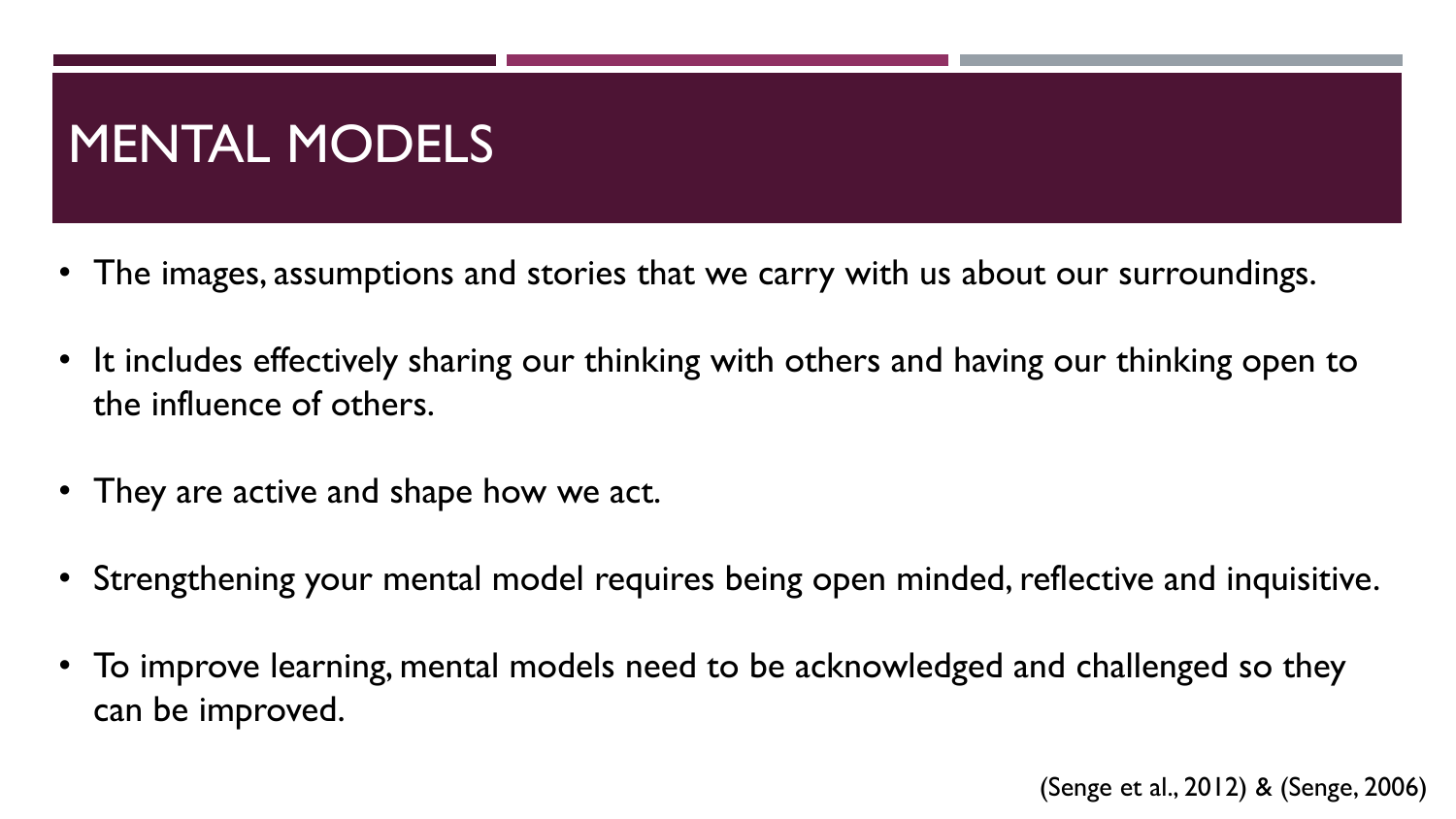## BUILDING SHARED VISION

- A set of tools and techniques for bringing everyone's individual goals and statements into alignment.
- It provides the focus and energy for learning.
- A vision grows in strength with increased enthusiasm, clarity and commitment.
- It requires commitment (a true buy-in to the vision) as opposed to compliance (seeing the vision as a requirement).
- "A vision is not shared unless it has staying power and a life force that lasts for years, propelling people through a continuous cycle of action, learning and reflection" (Senge et al., 2012, p. 87).

(Senge et al., 2012) & (Senge, 2006)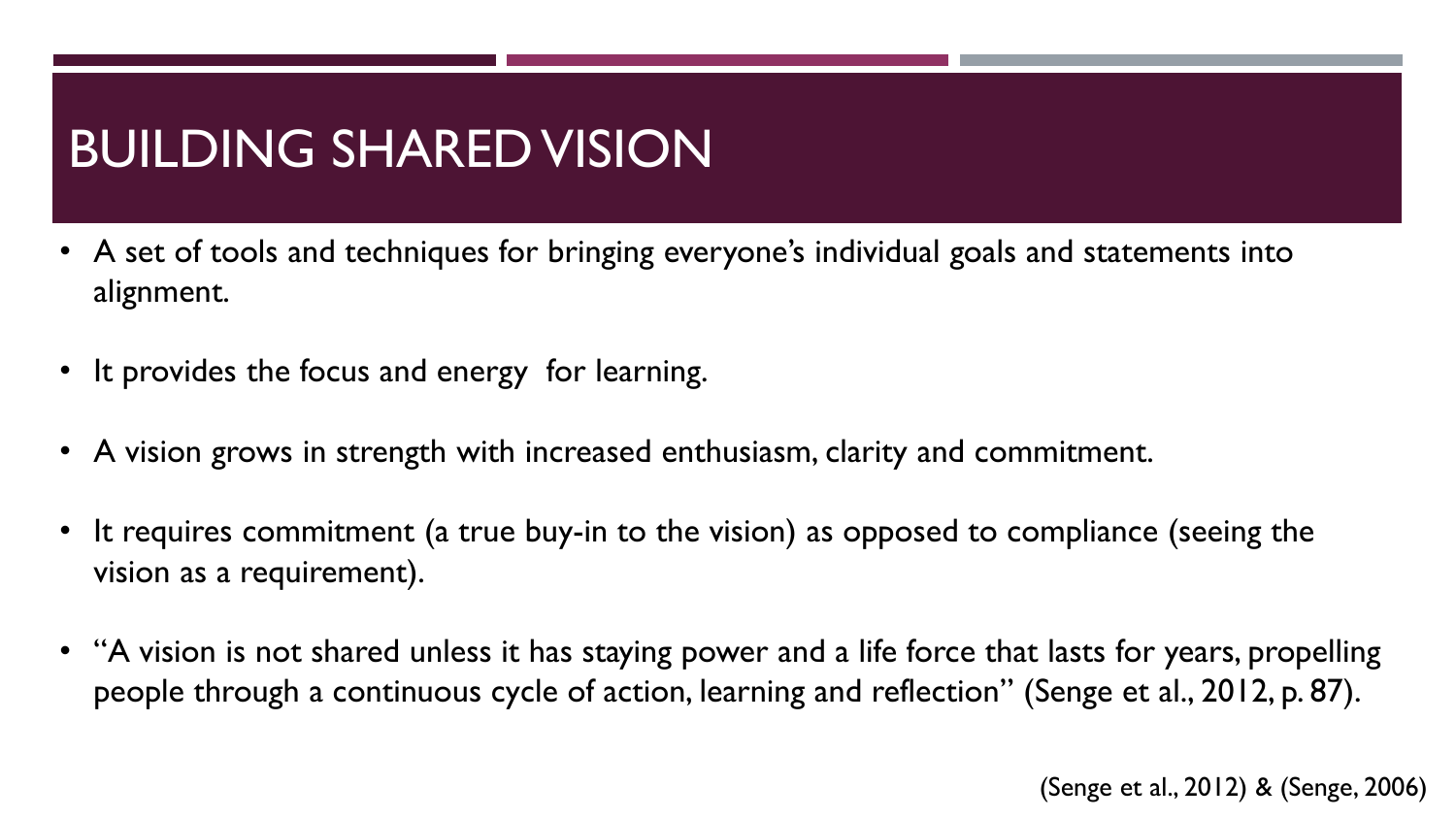### TEAM LEARNING

- A set of practices designed to aid teams in thinking and acting together.
- Members should have a shared vision, comparable purpose and compliment each others efforts.
- The process of aligning and developing the capacity of a team to create the results its members truly desire.
- Dialogue is an essential part of team learning and should lead to addressing/solving problems before they escalate.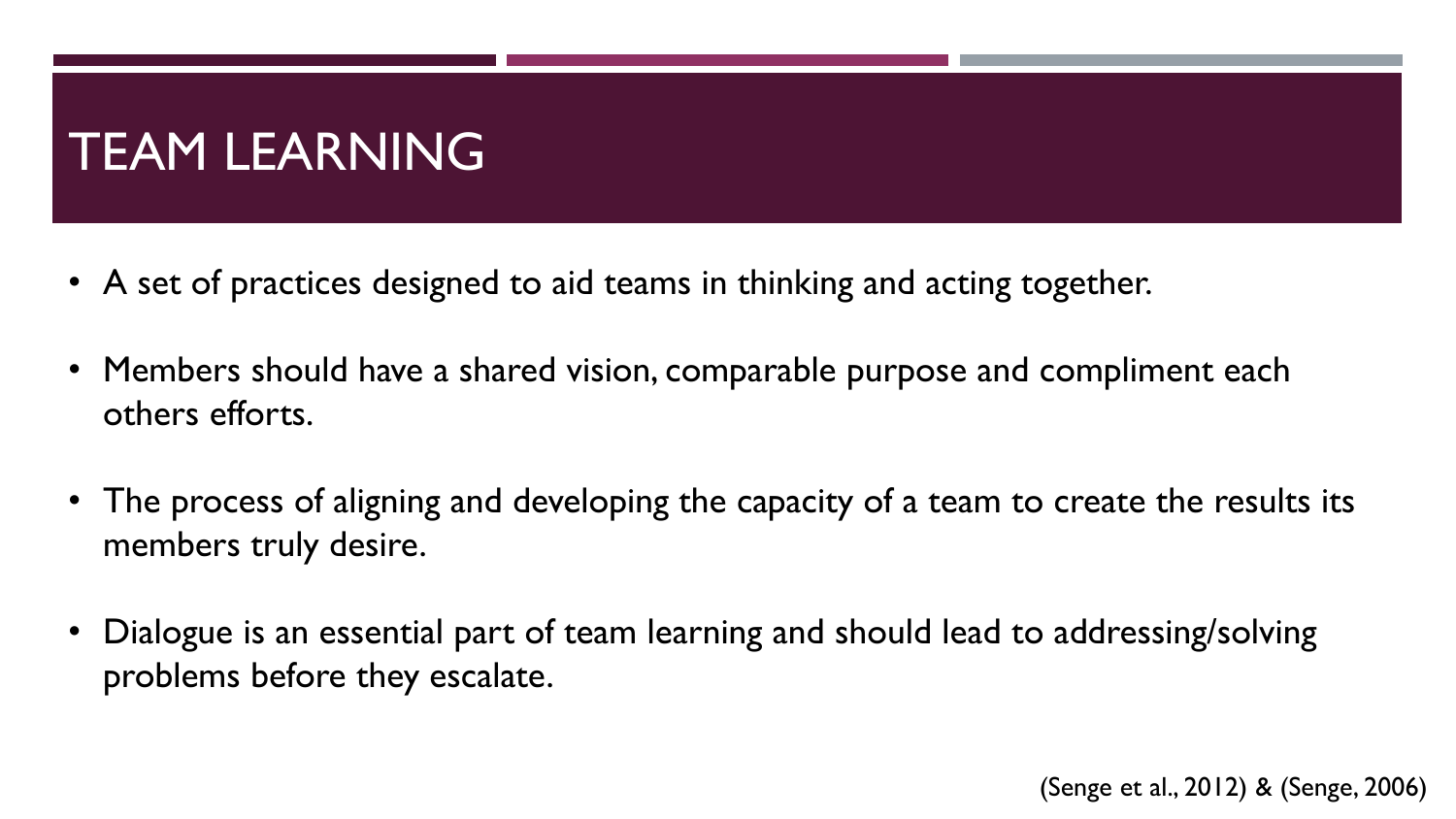### SYSTEMS THINKING IN PRACTICE

The following three concepts will be used to correlate, extend or contradict Senge's five disciplines:

- **Universal Design for Learning (UDL)**
- **E** Constructivism, Constructionism and Powerful Ideas
- **Flipped Classrooms**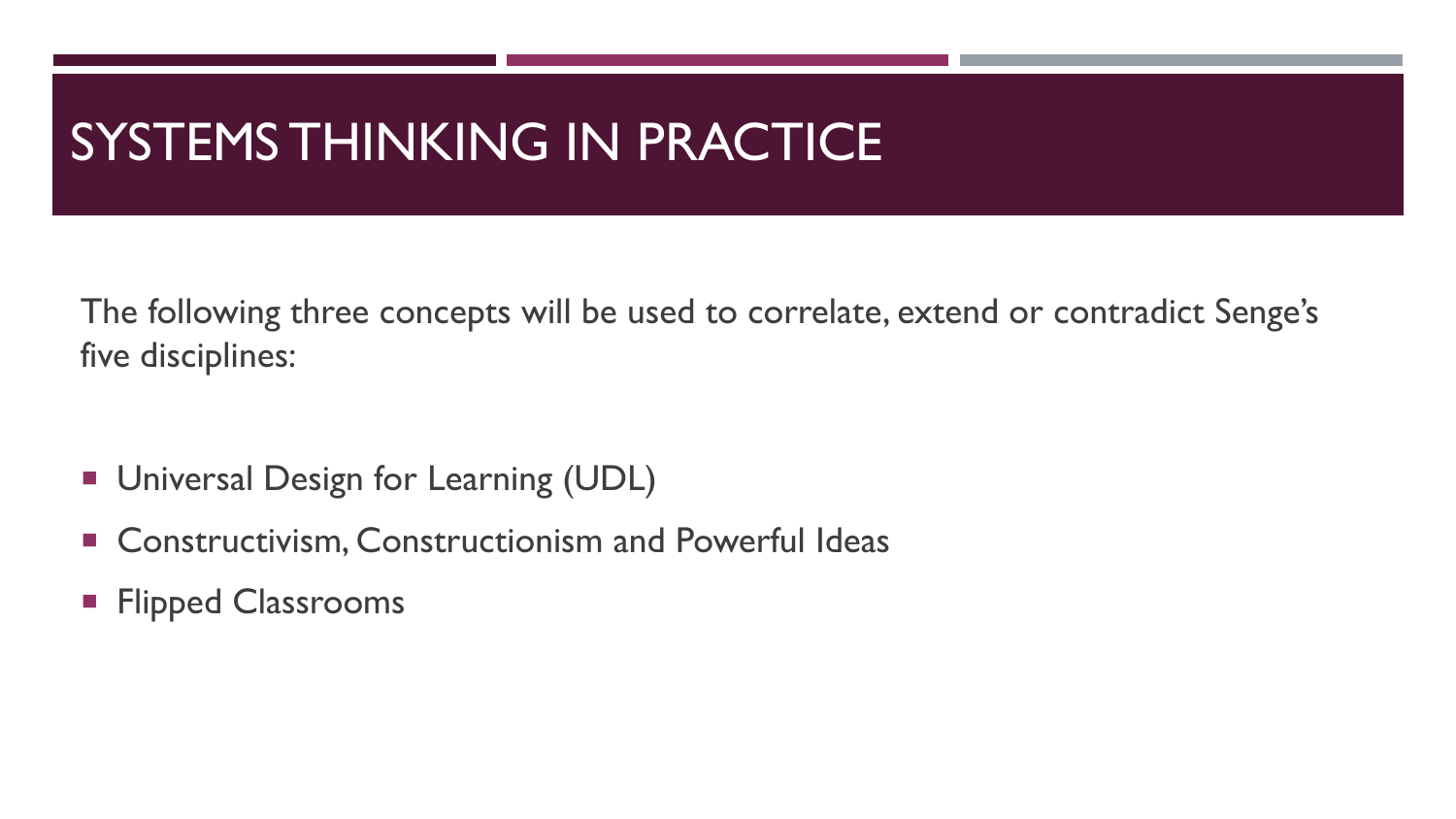## UNIVERSAL DESIGN FOR LEARNING

Meeting the needs of every learner is important in today's 21<sup>st</sup> century classrooms. "Universal Design for Learning (UDL) helps educators meet this goal by providing a framework for understanding how to create curricula that meets the needs of all learners from the start (CAST, 2011, p. 4).

It gives learners multiple means of representation, expression and engagement.

#### **How to implement:**

- For Representation: Varied size of text and images, volume or rate of speech, speech-to-text, and written transcripts.
- **For Action and Expression: Joysticks or alternate keyboards, physical manipulatives, concept** maps, and web applications.
- For Engagement: Digital badges, tasks that allow active participation and exploration, activities that foster imagination.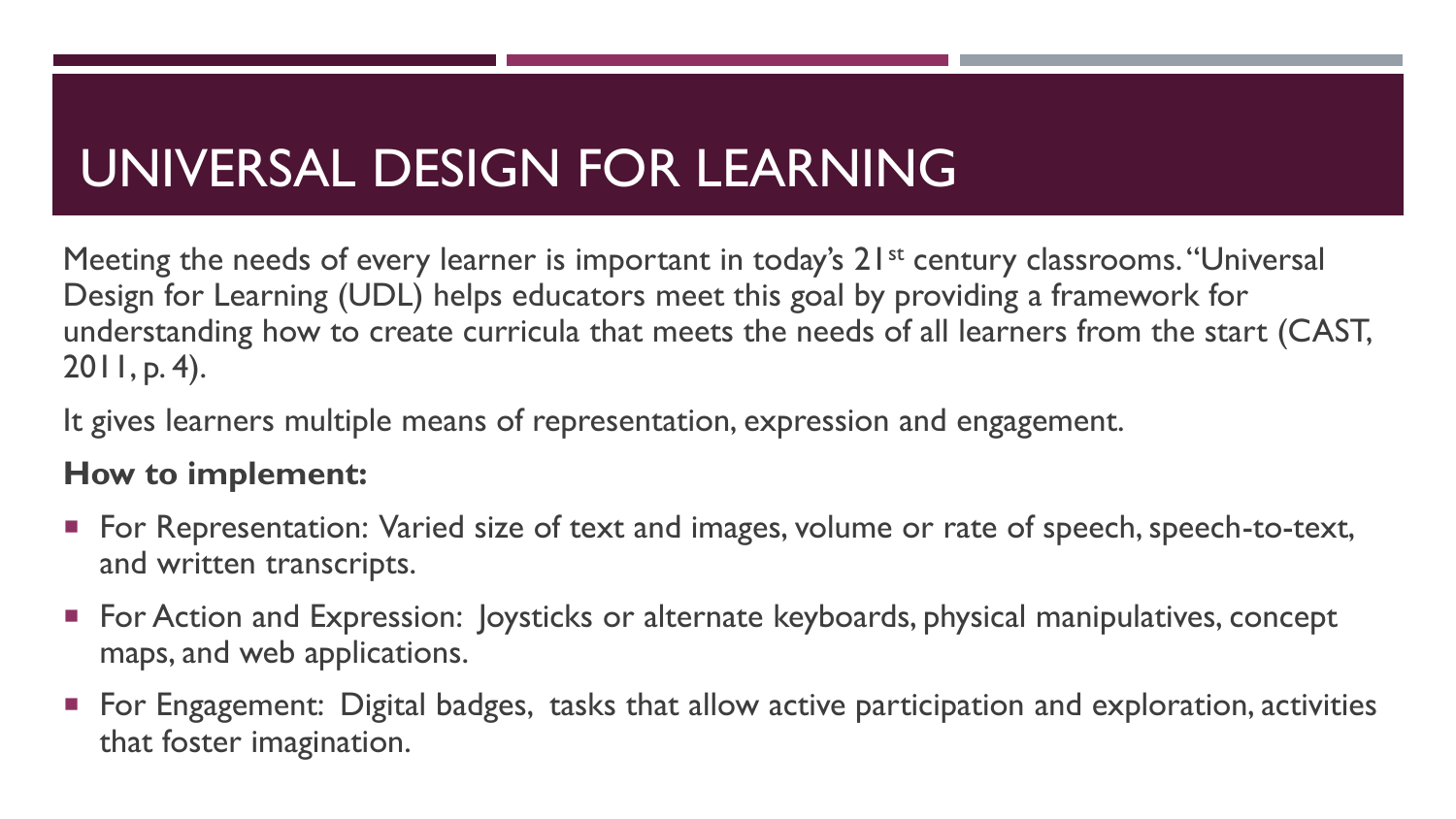# UNIVERSAL DESIGN FOR LEARNING (cont'd)

**Project 1:** A traditional Kindergarten worksheet focusing on letter recognition is transformed into a learning environment that represents the letters through sound, sight, movement and touch.

#### **Correlation to Senge's 5 Disciplines:**

**Systems Thinking:** A system is achieved by looking at the whole instead of an individual part. In UDL, modifications are made to benefit all learners as a whole and not individually. The classroom is viewed as a complete unit.

**Personal Mastery:** Universal design can be implemented to help students achieve personal mastery.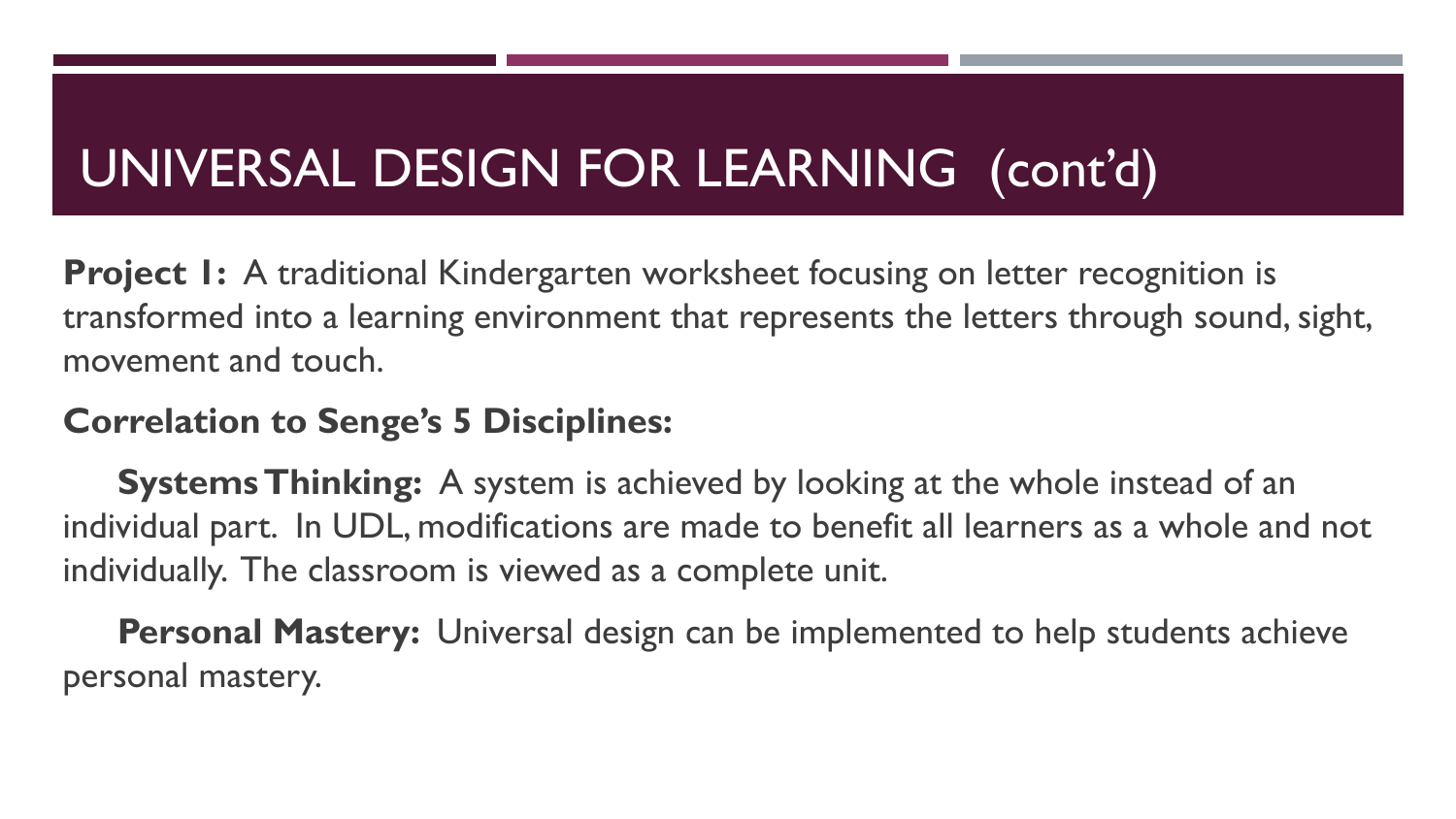### UNIVERSAL DESIGN FOR LEARNING (cont'd)

**Mental Modes, Shared Vision & Team Learning:** While mental modes may not be inherently present in UDL, the ability to discuss and raise awareness or a shared vision for UDL in the teaching and learning process can open a dialogue and to possibly change behaviors. When designing a school wide curriculum, a team learning approach could help institute the shared vision of UDL.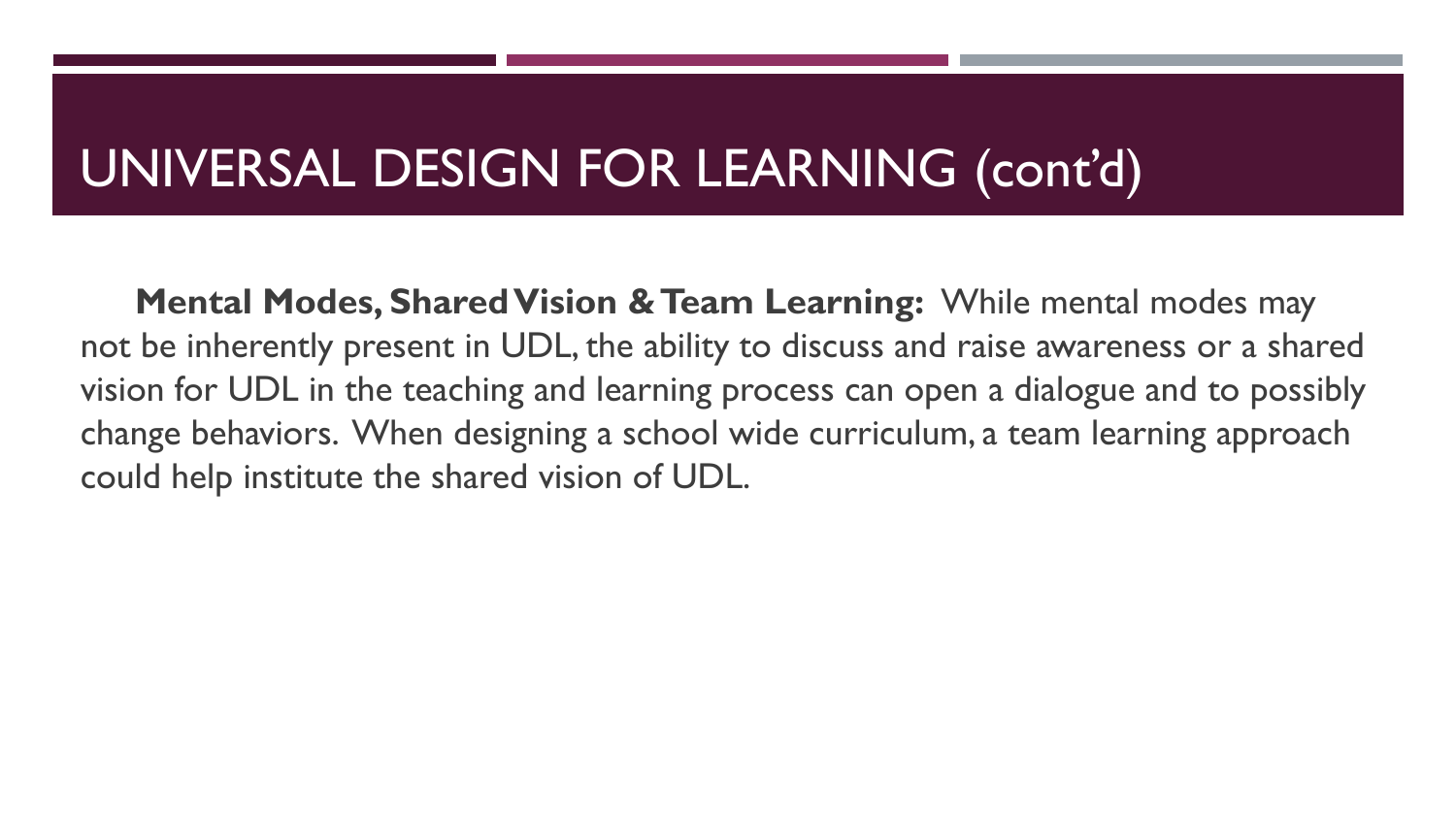#### CONSTRUCTIONISM AND POWERFUL IDEAS

According to Bers (2008), "constructionism proposes that people learn better when provided with opportunities to design, create, and build projects that are personally and epistemologically meaningful" (p. 16). Paperts notion of "powerful ideas" leads learners to new ways of thinking, using knowledge and connecting that knowledge to other domains (Bers, 2008).

#### **How to implement:**

- Audio and Video editing.
- Green screens and digital photography
- Robotics and Legos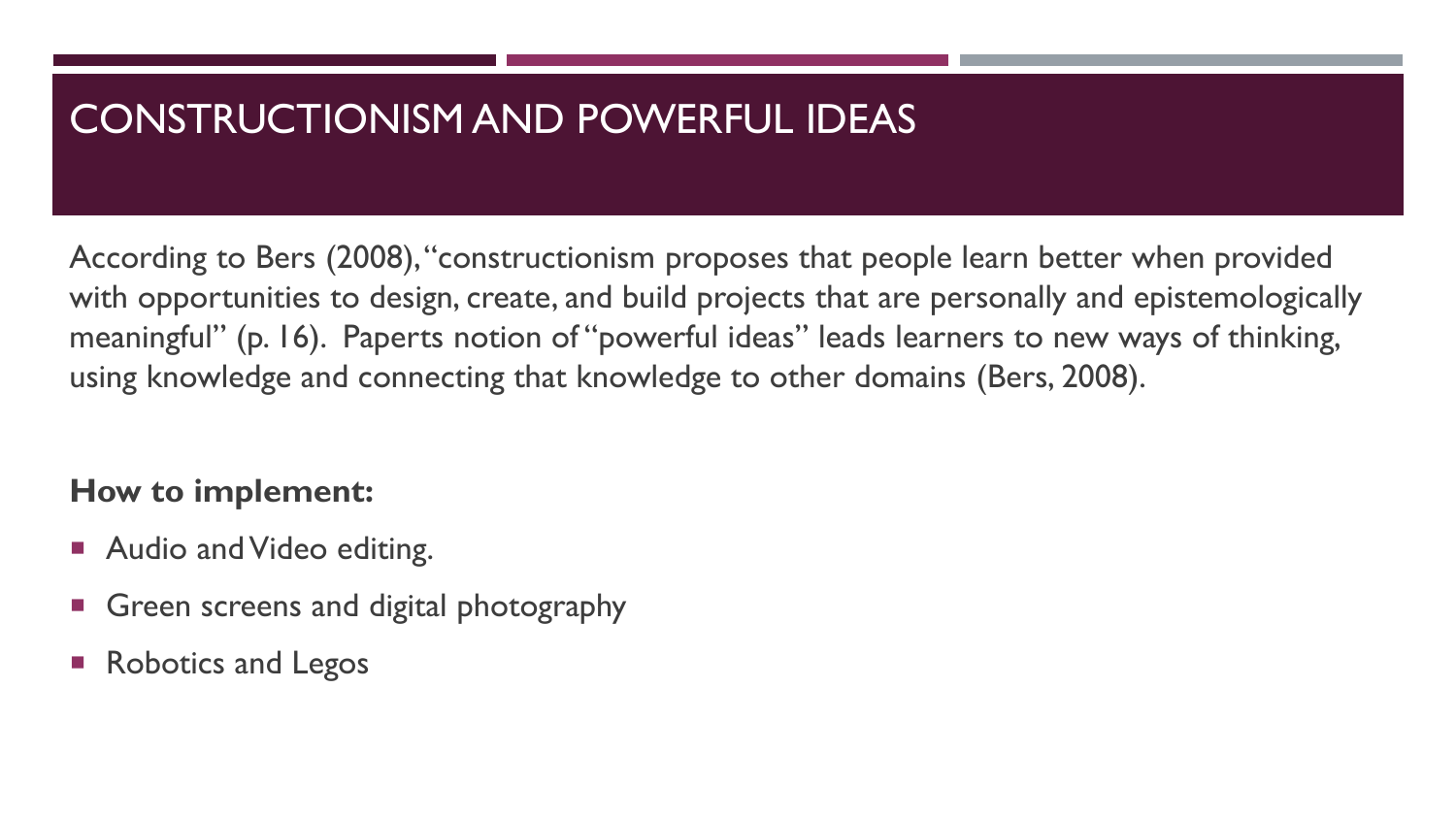#### CONSTRUCTIONISM AND POWERFUL IDEAS (cont'd)

**Project 2:** A curriculum proposal to integrate the use of 3D printing into a middle school class where after learning the basics of 3D printing the students will design an adaptation for a product so that a student with a physical disability will be able to interact with the product in a way similar to his non-disabled peers.

#### **Correlation to Senge's 5 Disciplines:**

**Systems Thinking:** Systems thinking is not only present in the notion that powerful ideas connect knowledge to other domains but in looking at the systemic approach to integrating technology into a classroom.

**Personal Mastery:** Personal mastery for the student is achieved when they are motivated to learn, are engaged in the lesson and can express personal vision.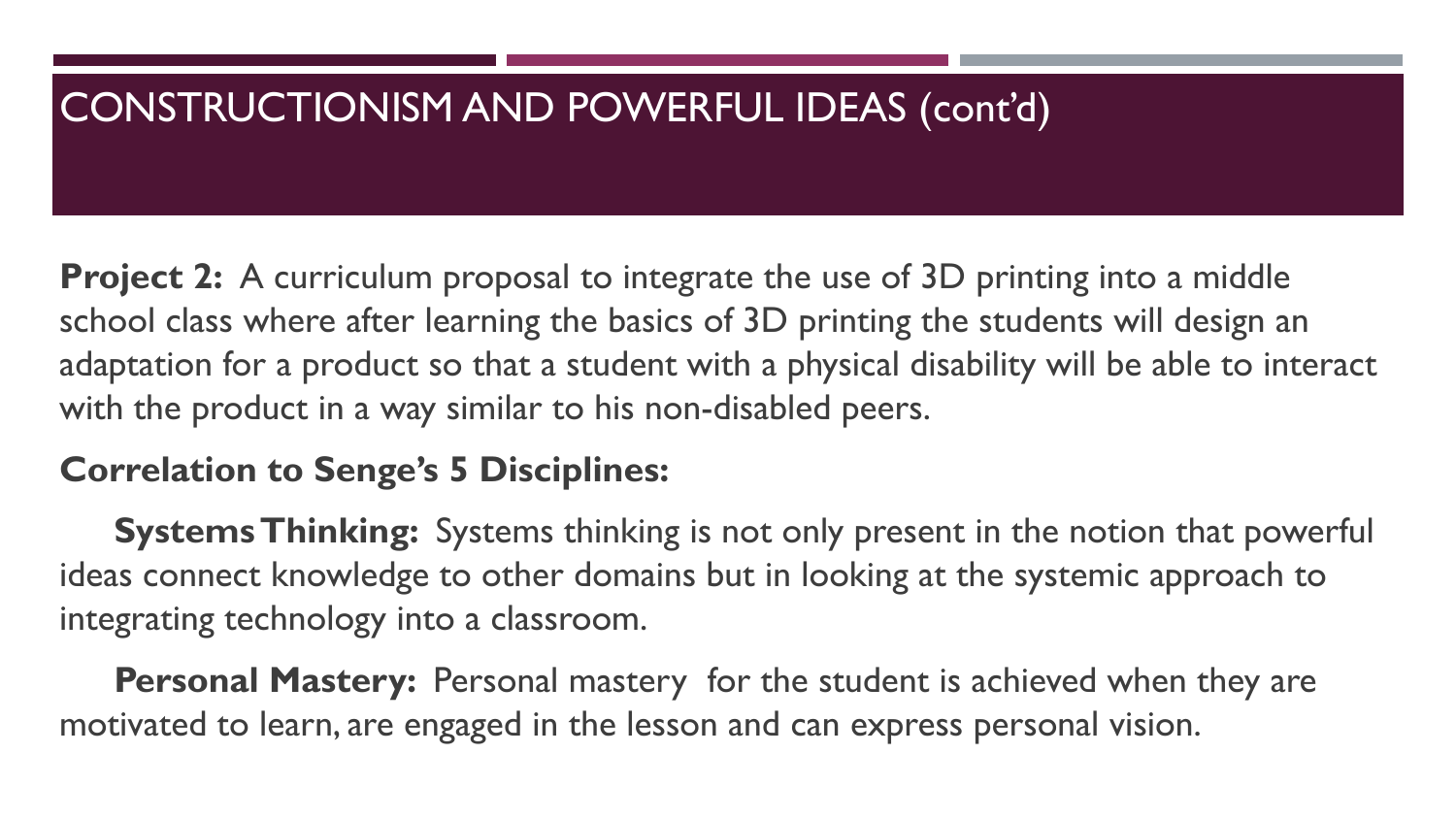#### CONSTRUCTIONISM AND POWERFUL IDEAS (cont'd)

**Mental Modes:** One of the goals for this project was to extend the topic of 3D printing into the powerful idea of designing adaptations for students with disabilities. Essentially trying to raise awareness, open mindedness and challenging preconceived notions of disabilities.

**Shared Vision:** The underlying premise of constructionism suggests that students learn better when provided with opportunities to design, create, and build projects that are meaningful. Working collaboratively can help them share their vision.

**Team Learning:** Students working together to construct meaning and build on a shared vision for a solution to a problem.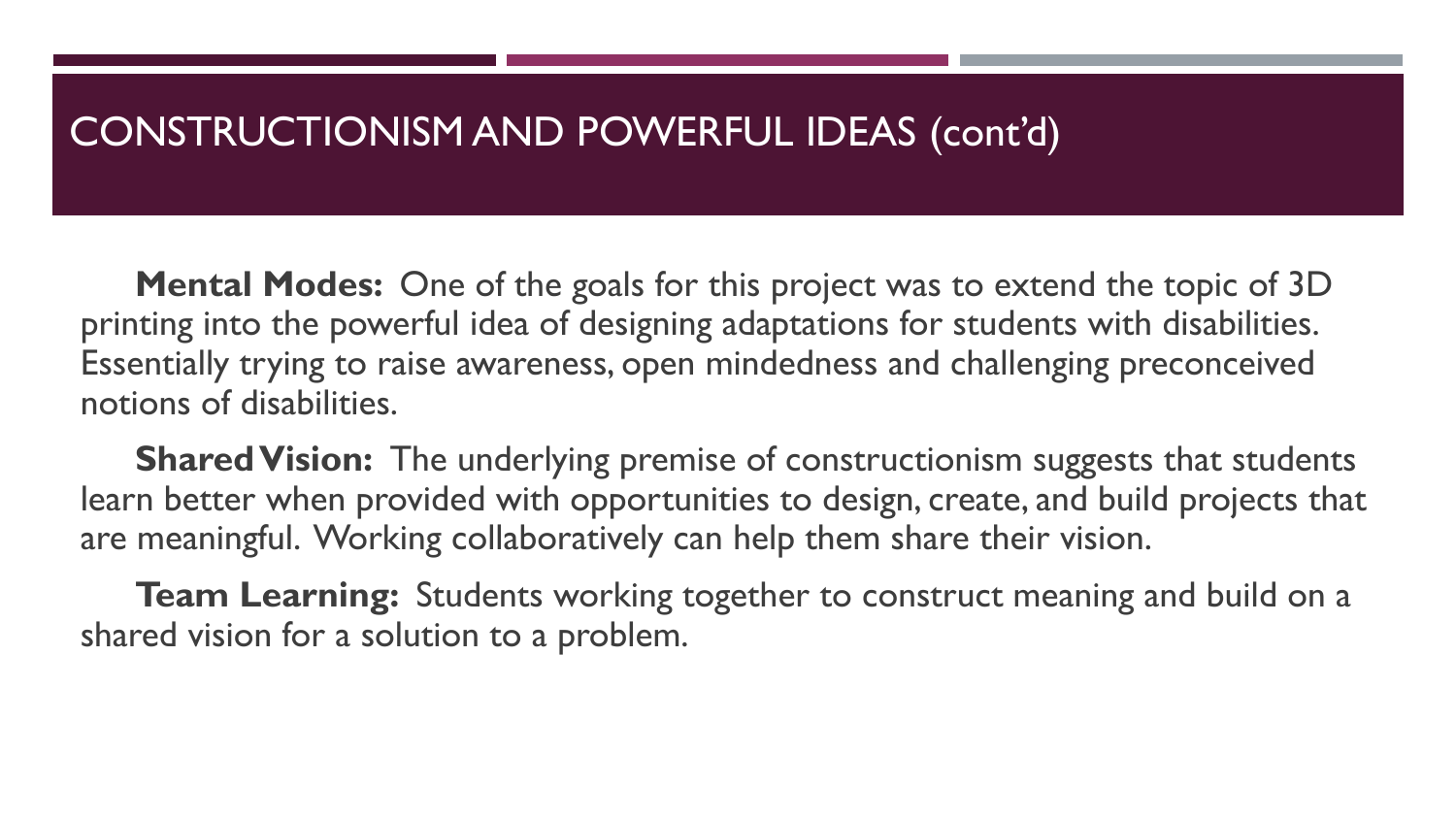### THE FLIPPED CLASSROOM

The use of a flipped classroom approach to teaching provides a basis for personalized education customized to student's needs. Reversing the traditional classroom, lecture content is delivered via video, animation, screen casting and audio files at home while content is reinforced through activities and projects during class time. Using this model allows for more teacher interactions, differentiation of instruction, an increase of enrichment activities and support for struggling students (Bergmann & Sams, 2012).

#### **How to implement:**

- **Teachers make videos of their lessons that students watch for homework.**
- **Students participate in engaging learning activities in class.**
- Multiple versions of each assessment are created for students to demonstrate mastery.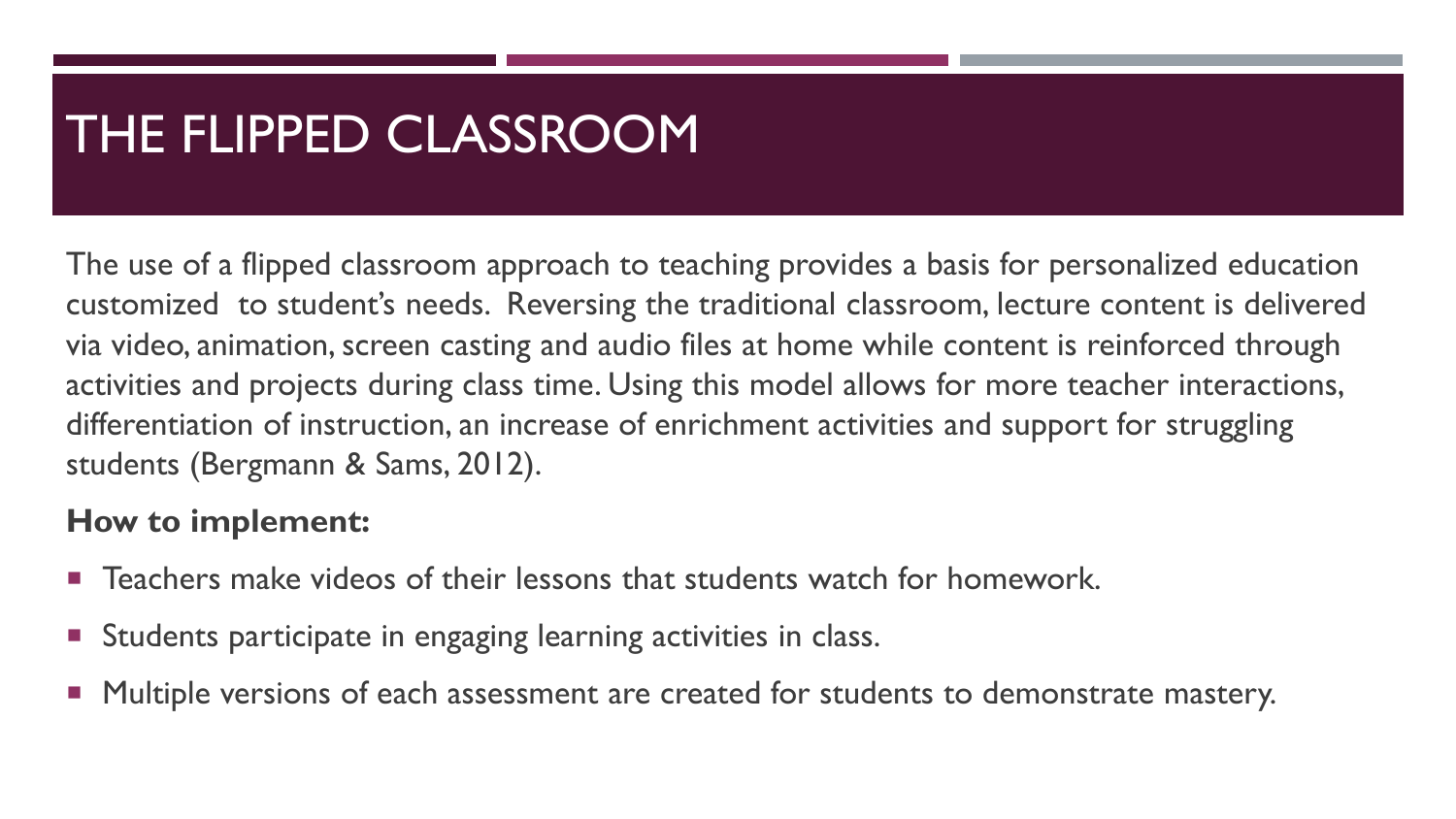### THE FLIPPED CLASSROOM (cont'd)

**Project 3:** Using the principles of a flipped classroom design, students learned the basics and background of 3D printing through videos, online presentations and online quizzes and used actual class time for the hands-on design and printing phases of the lessons.

#### **Correlation to Senge's 5 Disciplines:**

**Systems Thinking:** This major component of the flipped classroom improves the interconnectivity of the classroom by engaging students outside of class and testing their skills in class through interaction. This model helps students gain a broader and deeper understanding of the subjects they study.

**Personal Mastery:** As the teacher makes the commitment to change their instructional delivery method, they have changed their personal vision to make a change that will benefit their students.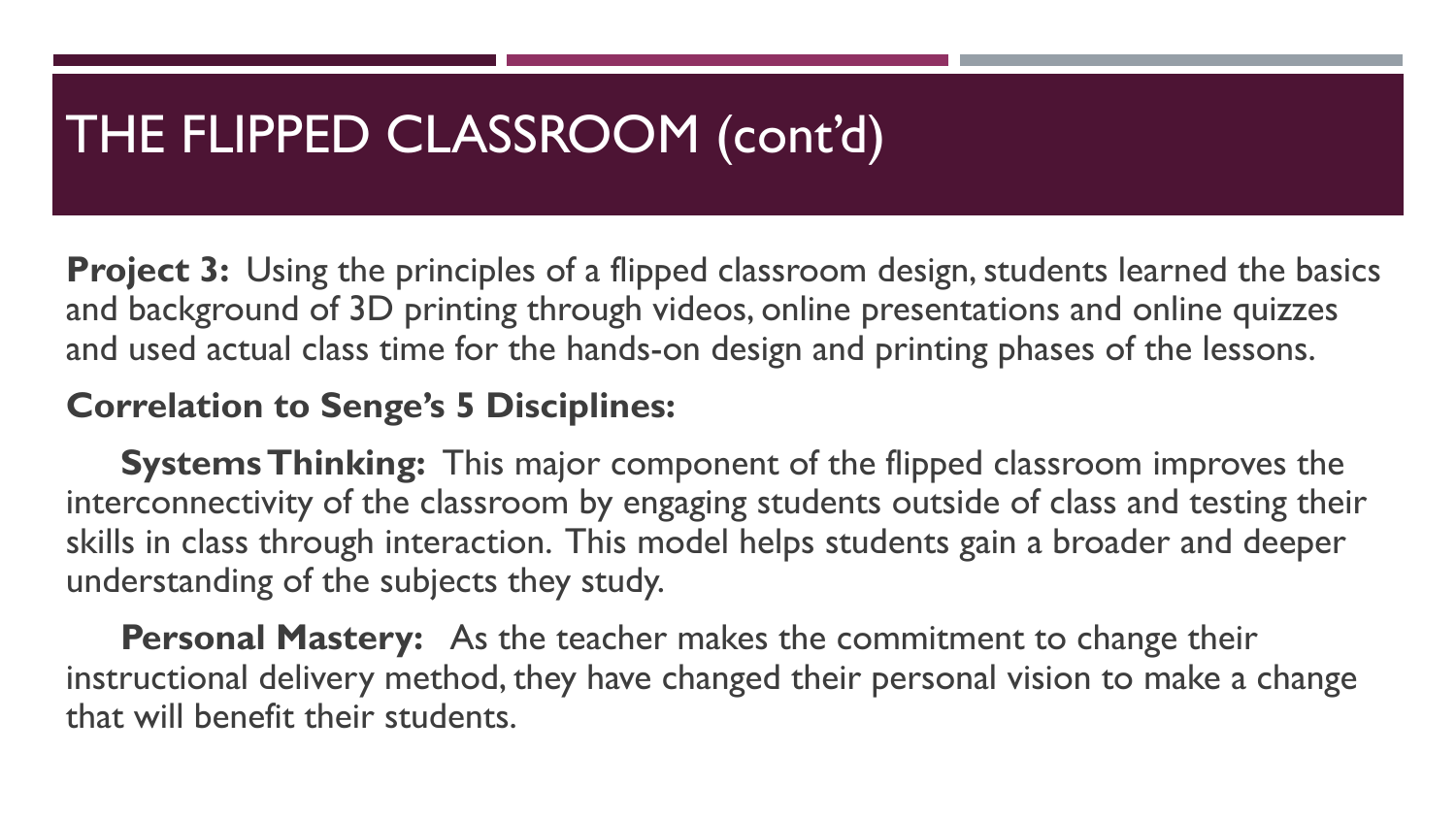#### THE FLIPPED CLASSROOM (cont'd)

**Mental Modes & Shared Vision:** In embracing the flipped model, teachers can reflect on the required skills, and help others to abandon their preconceived notions and nourish a sense of commitment for implementation. Their shared vision provides the focus and energy for learning.

**Team Learning:** For students, the flipped classroom naturally encourages a team approach to learning as collaborative projects and hand-on activities are the focus of class time. For teachers, using a team approach to teaching and video production aids in the successful implementation of the flipped model.